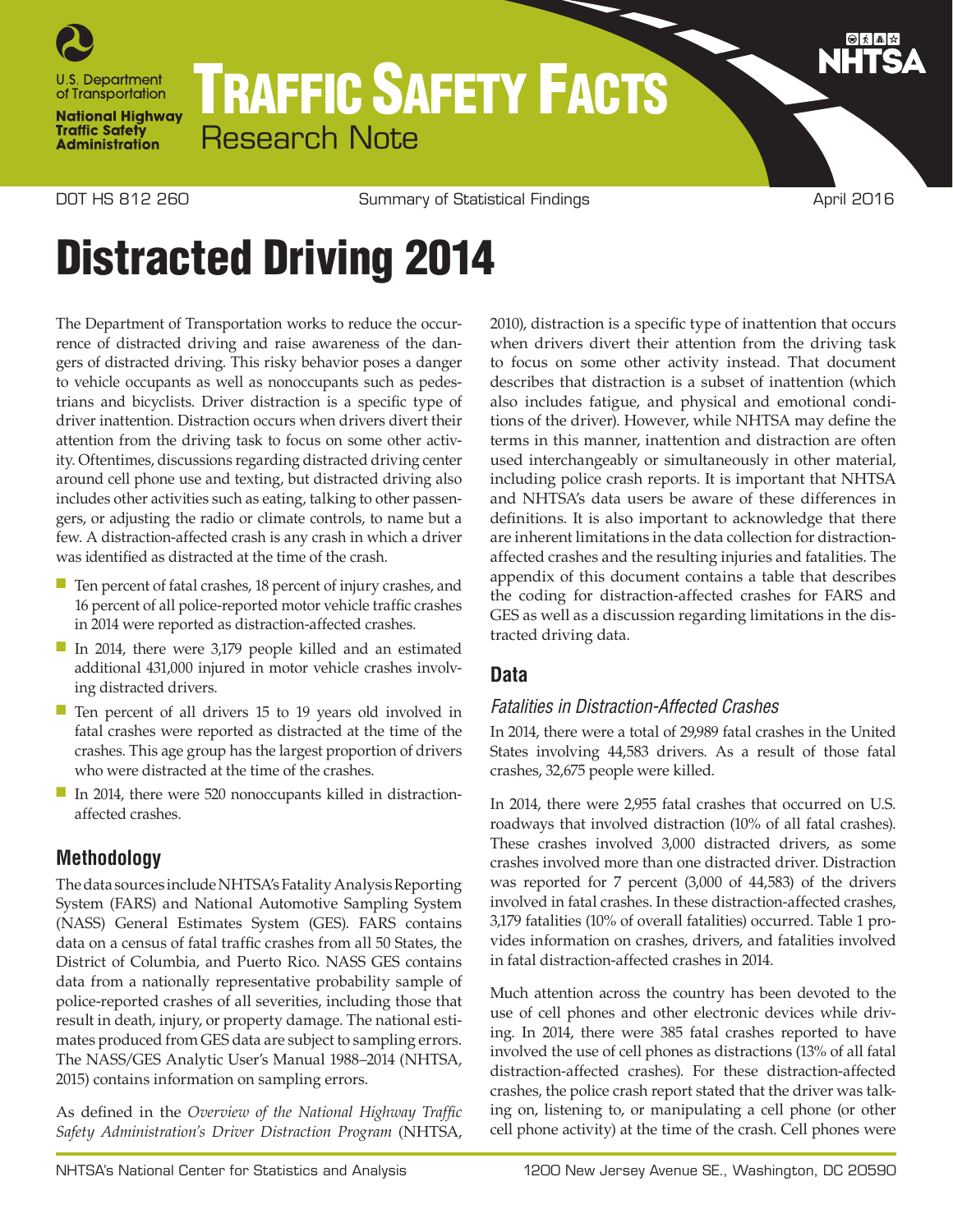|                            | <b>Crashes</b>                  | <b>Drivers</b>                     | <b>Fatalities</b>                         |  |
|----------------------------|---------------------------------|------------------------------------|-------------------------------------------|--|
| <b>Total</b>               | 29.989                          | 44.583                             | 32,675                                    |  |
| Distraction-Affected (D-A) | 2.955<br>(10% of total crashes) | 3.000<br>(7% of total drivers)     | 3.179<br>(10% of total fatalities)        |  |
| Cell Phone in Use          | 385<br>(13% of D-A crashes)     | 398<br>(13% of distracted drivers) | 404<br>(13% of fatalities in D-A crashes) |  |

Table 1 **Fatal Crashes, Drivers in Fatal Crashes, and Fatalities, 2014**

Source: National Center for Statistics and Analysis (NCSA), FARS 2014 Annual Report File (ARF)

reported as a distraction for 13 percent of the distracted drivers in fatal crashes. A total of 404 people died in fatal crashes that involved the use of cell phones or other cell phone-related activities as distractions.

Table 2 presents 2014 fatal crash data for distraction-affected crashes by driver age. Ten percent (285 of 2,898) of all drivers 15 to 19 years old involved in fatal crashes were distracted at the time of the crash. This age group is the group with the largest proportion of drivers within each respective age group who were distracted (column titled Distracted Drivers: % of Total Drivers).

The comparison of the proportion of drivers of each age involved in fatal crashes and those involved in distractionaffected fatal crashes points to overrepresentation of drivers under 30. For this comparison, look at the columns titled Distracted Drivers: % of Distracted Drivers versus Total Drivers: % of Total. For all fatal crashes, only 7 percent of the drivers in the fatal crashes were 15 to 19 years old (2,898 of the 44,583). However, for distracted drivers in fatal crashes, 10 percent of the distracted drivers were 15 to 19 years old (285 of the 3,000 distracted drivers in fatal crashes). And 13 percent of all the distracted drivers using cell phones were 15 to 19 years old (53 of the 398 cell-phone distracted drivers in fatal crashes). Similarly, drivers in their 20s are 24 percent of drivers in all fatal crashes, but are 29 percent of the distracted drivers and 39 percent of the distracted drivers that were using cell phones in fatal crashes.

**Drivers Involved in Fatal Crashes by Age, Distraction, and Cell Phone Use, 2014**

For illustrative purposes, Figure 1 illustrates the distribution of drivers by age for total drivers involved in fatal crashes, distracted drivers involved in fatal crashes, and distracted drivers on cell phones during fatal crashes.

#### Figure 1 **Percent Distribution of Drivers Involved in Fatal Crashes by Age, Distraction, and Cell Phone Use, 2014**



Source: NCSA, FARS 2014 (ARF)

Table 3 describes the role of the people killed in distractionaffected crashes in 2014. The vast majority of victims of distraction-affected fatal crashes (and all fatal crashes) are motor vehicle occupants and motorcyclists (84% for distraction-affected fatal crashes and 82% for all fatal crashes). The balance of victims are nonoccupants—pedestrians, pedalcylcists and others.

| PHYCIS MIVOIVCU III I UNU OIUSIICS DY AYC, PISNUSHON, UNU OCH I NONC OSC, LOTT |                      |            |                           |                              |                                   |                                 |                |                                                    |
|--------------------------------------------------------------------------------|----------------------|------------|---------------------------|------------------------------|-----------------------------------|---------------------------------|----------------|----------------------------------------------------|
|                                                                                | <b>Total Drivers</b> |            | <b>Distracted Drivers</b> |                              |                                   | <b>Drivers Using Cell Phone</b> |                |                                                    |
| <b>Age Group</b>                                                               | #                    | % of Total | #                         | % of Total<br><b>Drivers</b> | % of Distracted<br><b>Drivers</b> | #                               | <b>Drivers</b> | % of Distracted  % of Cell Phone<br><b>Drivers</b> |
| $15 - 19$                                                                      | 2.898                |            | 285                       | 10                           | 10                                | 53                              | 19             | 13                                                 |
| $20 - 29$                                                                      | 10,518               | 24         | 859                       |                              | 29                                | 154                             | 18             | 39                                                 |
| $30 - 39$                                                                      | 7.573                | 17         | 500                       |                              | 17                                | 75                              | 15             | 19                                                 |
| $40 - 49$                                                                      | 6.891                | 15         | 391                       |                              | 13                                | 48                              | 12             | 12                                                 |
| $50 - 59$                                                                      | 7.240                | 16         | 404                       |                              | 13                                | 36                              | 9              |                                                    |
| $60 - 69$                                                                      | 4.560                | 10         | 256                       |                              |                                   | 20                              | 8              |                                                    |
| $70+$                                                                          | 4.027                | 9          | 269                       |                              |                                   | 12                              | 4              |                                                    |
| <b>Total</b>                                                                   | 44.583               | 100        | 3.000                     |                              | 100                               | 398                             | 13             | 100                                                |

Source: NCSA, FARS 2014 (ARF); Note: The total includes 55 drivers 14 and younger, 5 of whom were noted as distracted. Additionally, the total includes 821 of unknown age, 31 of whom were noted as distracted.

Table 2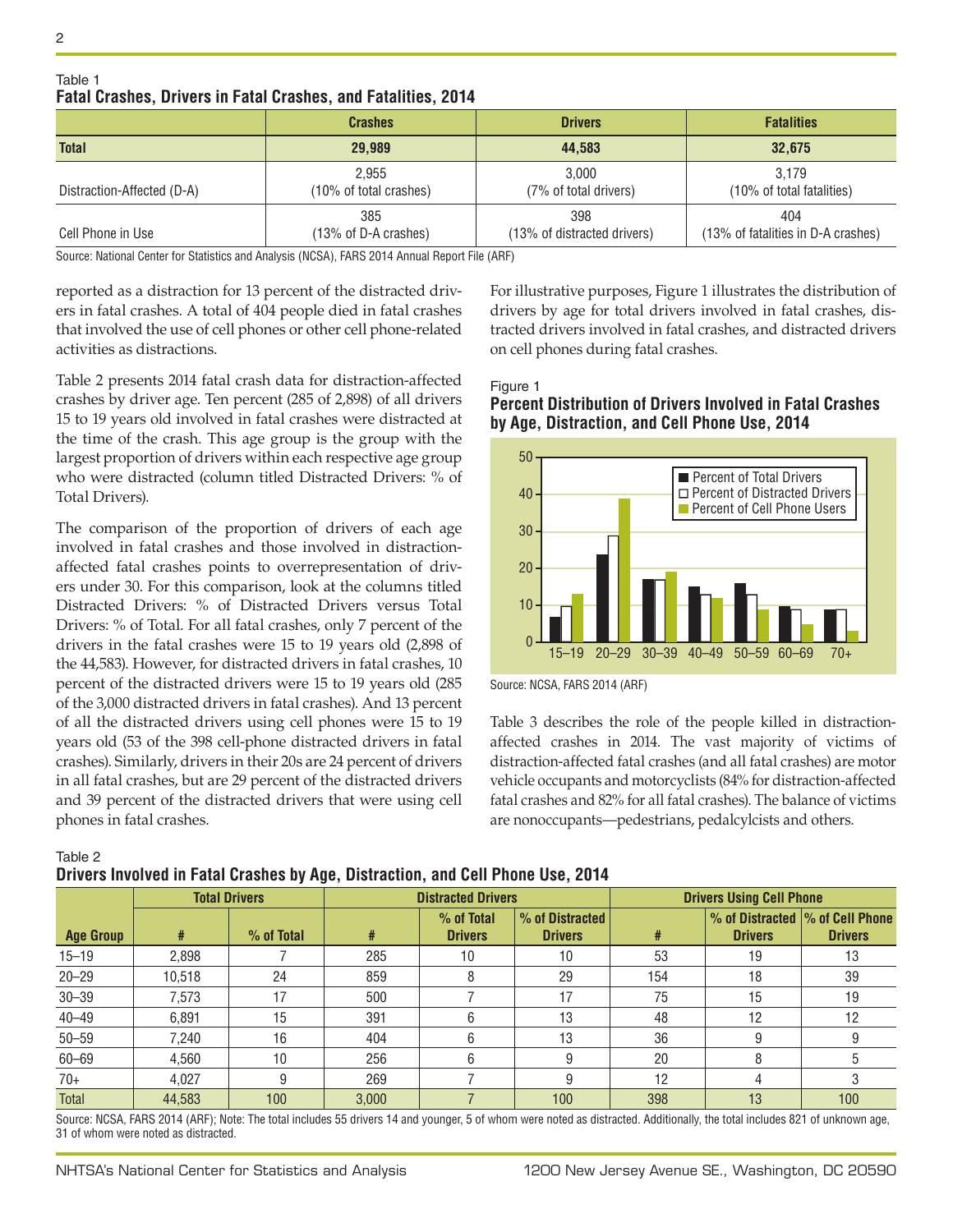Distracted drivers were involved in the deaths of 520 nonoccupants during 2014. It is unknown how many of these nonoccupants were potentially distracted as well.

## Table 3

#### **People Killed in Distraction-Affected Crashes, by Person Type, 2014**

| <b>Person Type</b>        | <b>Killed in Distraction-</b><br><b>Affected Crashes</b> | <b>Percentage of Distraction-</b><br><b>Affected Fatalities</b> |  |  |  |
|---------------------------|----------------------------------------------------------|-----------------------------------------------------------------|--|--|--|
| Total                     | 3.179                                                    | 100%                                                            |  |  |  |
|                           | <b>Occupants</b>                                         |                                                                 |  |  |  |
| <b>Driver</b>             | 1,944                                                    | 61%                                                             |  |  |  |
| Passenger                 | 715                                                      | 22%                                                             |  |  |  |
| <b>Total Occupants</b>    | 2,659                                                    | 84%                                                             |  |  |  |
| <b>Nonocccupants</b>      |                                                          |                                                                 |  |  |  |
| Pedestrian                | 420                                                      | 13%                                                             |  |  |  |
| Pedalcyclist              | 70                                                       | 2%                                                              |  |  |  |
| Other                     | 30                                                       | $1\%$                                                           |  |  |  |
| <b>Total Nonoccupants</b> | 520                                                      | 16%                                                             |  |  |  |

Source: NCSA, FARS 2014 (ARF)

In 2014, about 71 percent of the distracted drivers in fatal crashes were male as compared to 73 percent of drivers in all fatal crashes. Additionally, 56 percent of distracted drivers involved in fatal crashes were driving in the daytime (between 6 a.m. and 5:59 p.m.) as compared to 53 percent of drivers in all fatal crashes.

## *Estimates of People Injured in Distraction-Affected Crashes*

In 2014, an estimated 2,338,000 people were injured in motor vehicle traffic crashes (Table 4). The number of people injured in distraction-affected crashes in 2014 was estimated at 431,000 (18% of all the injured people). An estimated 33,000 people were injured in 2014 in crashes involving cell phone use or other cell phone-related activities, 8 percent of all people injured in distraction-affected crashes.

#### Table 4

#### **Estimated Number of People Injured in Crashes and People Injured in Distraction-Affected Crashes**

|      |              | <b>Distraction</b>                                                   |                                                                                          |  |
|------|--------------|----------------------------------------------------------------------|------------------------------------------------------------------------------------------|--|
| Year | <b>Total</b> | <b>Estimated Number</b><br>of People Injured<br>(% of Total Injured) | <b>Cell Phone Use</b><br>(% of People Injured in<br><b>Distraction-Affected Crashes)</b> |  |
| 2010 | 2,239,000    | 416,000 (19%)                                                        | 24,000 (6%)                                                                              |  |
| 2011 | 2,217,000    | 387,000 (17%)                                                        | 21,000 (5%)                                                                              |  |
| 2012 | 2,362,000    | 421,000 (18%)                                                        | 28,000 (7%)                                                                              |  |
| 2013 | 2,313,000    | 424,000 (18%)                                                        | 34,000 (8%)                                                                              |  |
| 2014 | 2,338,000    | 431,000 (18%)                                                        | 33,000 (8%)                                                                              |  |

Source: NCSA, NASS GES 2010–2014

Over the past five years, the *estimated number* of people injured in distraction-affected crashes has shown decreases and increases. The *percentage* of injured people in distraction-affected crashes as a portion of all injured people has remained relatively constant.

In 2014, there were an estimated 297,000 distraction-affected injury crashes (Table 5) or 18 percent of all injury crashes. In these crashes, 306,000 drivers were distracted at the time of the crashes.

#### Table 5

#### **Estimates of Distraction-Affected Injury Crashes, Drivers in Injury Crashes, and Injured People, 2014**

| <b>Distraction-Affected</b><br><b>Injury Crashes</b> | <b>Distracted Drivers in</b><br><b>Injury Crashes</b> | <b>People Injured in</b><br><b>Distraction-Affected</b><br><b>Crashes</b> |
|------------------------------------------------------|-------------------------------------------------------|---------------------------------------------------------------------------|
| 297,000                                              | 306,000                                               | 431.000                                                                   |
| (18% of all injury                                   | (10% of all drivers in                                | (18% of all injured                                                       |
| crashes)                                             | injury crashes)                                       | people)                                                                   |
| $\mathbf{11001}$<br>$\mathbf{A}$                     |                                                       |                                                                           |

Source: NCSA, NASS GES 2014

## *Crashes of All Severity*

Table 6 provides information for all police-reported crashes from 2010 through 2014 including fatal crashes, injury crashes, and property-damage-only (PDO) crashes for the year. During this time period, the percentages of crashes of all severities that involve distractions fluctuated very little.

#### Table 6 **Motor Vehicle Traffic Crashes and Distraction-Affected Crashes by Year**

|      |                      |                | <b>Distraction-</b>     | <b>D-A Crashes</b>    |
|------|----------------------|----------------|-------------------------|-----------------------|
|      | <b>Crash by</b>      |                | <b>Affected Crashes</b> | <b>Involving Cell</b> |
|      | Crash                | <b>Overall</b> | (% of Total             | <b>Phone Use</b>      |
|      | <b>Severity</b>      | <b>Crashes</b> | <b>Crashes)</b>         | (% of D-A Crashes)    |
|      | <b>Fatal Crash</b>   | 30,296         | 2,993 (10%)             | 366 (12%)             |
| 2010 | Injury Crash         | 1,542,000      | 279,000 (18%)           | 16,000 (6%)           |
|      | PDO* Crash           | 3,847,000      | 618,000 (16%)           | 30,000 (5%)           |
|      | <b>Total</b>         | 5,419,000      | 900,000 (17%)           | 47,000 (5%)           |
|      | <b>Fatal Crash</b>   | 29,867         | 3,047 (10%)             | 354 (12%)             |
| 2011 | Injury Crash         | 1,530,000      | 260,000 (17%)           | 15,000 (6%)           |
|      | PDO Crash            | 3,778,000      | 563,000 (15%)           | 35,000 (6%)           |
|      | <b>Total</b>         | 5,338,000      | 826,000 (15%)           | 50,000(6%)            |
|      | <b>Fatal Crash</b>   | 31,006         | 3,098 (10%)             | 380 (12%)             |
| 2012 | Injury Crash         | 1,634,000      | 286,000 (18%)           | 21,000 (7%)           |
|      | PDO Crash            | 3,950,000      | 619,000 (16%)           | 39,000 (6%)           |
|      | <b>Total</b>         | 5,615,000      | 908,000 (16%)           | 60,000 (7%)           |
|      | <b>Fatal Crashes</b> | 30,203         | 2,923 (10%)             | 411 (14%)             |
| 2013 | Injury Crash         | 1,591,000      | 284,000 (18%)           | 24,000 (8%)           |
|      | PDO Crash            | 4,066,000      | 616,000 (15%)           | 47,000 (8%)           |
|      | <b>Total</b>         | 5,687,000      | 904,000 (16%)           | 71,000 (8%)           |
| 2014 | <b>Fatal Crashes</b> | 29,989         | 2,955 (10%)             | 385 (13%)             |
|      | Injury Crash         | 1,648,000      | 297,000 (18%)           | 22,000 (8%)           |
|      | PDO Crash            | 4,387,000      | 667,000 (15%)           | 46,000 (7%)           |
|      | <b>Total</b>         | 6,064,000      | 967,000 (16%)           | 69,000 (7%)           |

\*PDO – Property Damage Only

Source: NCSA, FARS 2010–2013 Final, FARS 2014 ARF, GES 2010–2014.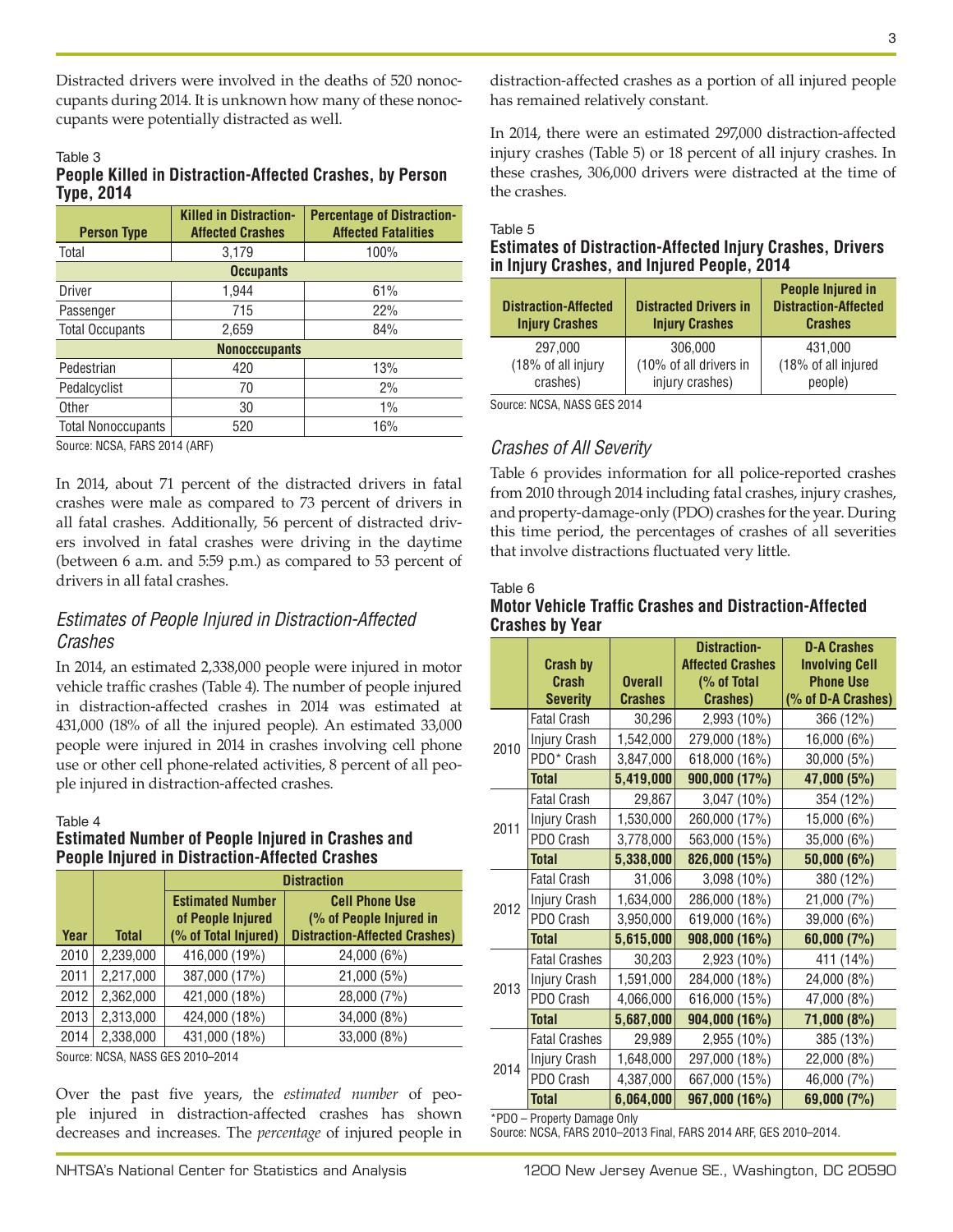## **Appendix—Coding of Distraction During Crashes**

In keeping with its driver distraction plan (*NHTSA, 2010*), NHTSA continues to refine collection of information about the role of distracted driving in police-reported crashes. This includes improvements to the coding of distraction in FARS. Prior to 2010, FARS, which contains data about fatal motor vehicle crashes, and the NASS-GES, which contains data about a sample of all severities of police-reported crashes, coded distraction information in different formats. FARS was more general and inclusive of generally inattentive behavior, whereas GES identified specific distracted driving behaviors. In 2010, the two systems' coding of distraction was unified. Beginning in 2010 for both systems, when looking at distraction-affected crashes, the driver in both FARS and GES is identified as "Yes - Distracted," "No - Not distracted," or "Unknown if distracted." If the driver is identified as distracted, further coding is performed to distinguish the specific activity that was distracting the driver. This was not a change for data coding for GES, but was in FARS. The data collected on the PAR did not change; rather, it is the way the data is classified in FARS to focus the fatal crash data on the set of distractions most likely to affect the crash. Prior to 2010 in FARS, distraction was not first identified in a Yes/No/Unknown manner. Rather, specific behaviors of the driver as coded on the PAR were combined and categorized as "distracted."

Because of this change in data coding in FARS, distractionaffected crash data from FARS beginning in 2010 cannot be compared to distracted-driving-related data from FARS from previous years. With only four years of fatal crash information for distraction under the new coding, the reader should take caution in making conclusions of trends in these data. GES data can be compared over the years, as the data coding did not change in this system.

Of additional note is the terminology regarding distraction. For FARS and GES data, beginning with 2010 data, any crash in which a driver was identified as distracted at the time of the crash is referred to as a distraction-affected crash. Discussion of cell phones is also more specific starting with the 2010 data. Starting in 2010, FARS no longer offeds "cell phone present in vehicle" as a coding option; thus this code cannot be considered a distraction within the data set. From discussion with law enforcement officers, this code in years past was used when it was believed that the driver was using a cell phone at the time of the crash and thus contributed to the crash, but proof was not available. The use of a cell phone is more specific with the current coding and if the specific involvement cannot be determined, law enforcement has other options available to discuss the role of the cell phone and thus the coding would reflect such. Because of these changes, the current language referring to cell phones is that the crash involved the *use of a cell phone* as opposed to the generic cell-phone-involvement used previously.

In a continuing effort towards uniformity in data collection among States, the Model Minimum Uniform Crash Criteria (GHSA & U.S. DOT, 2012)) was updated in July 2012. The MMUCC is a guideline for collection of crash characteristics in police accident reports. In this updated fourth edition, the reporting element for distraction was improved after consultation with law enforcement, safety advocates, first responders, and industry representatives. The States are increasingly becoming compliant with these MMUCC guidelines.

## *Attribute Selection*

As discussed in the Methodology section of this Research Note, FARS and GES were accessed to retrieve distractionaffected crashes. Table A-1 contains every variable attribute available for coding for driver distraction along with examples to illustrate the meaning of the attribute. This is the coding scheme available for FARS and GES. Table A-1 further indicates whether that attribute was included in the analysis for distraction-affected crashes.

In 2012, the variable attributes changed to account for different ways that State police accident reports describe general categories of distraction, inattention, and careless driving. These additional attributes provide a more accurate classification of the behavior indicated on the police accident report. If the cell in the table is greyed out, the attribute did not exist for the indicated data years.

If there are no indications of usage for distraction-affected crashes, the attribute was not considered as a type of distraction behavior and therefore not included in the analysis.

## *Data Limitations*

NHTSA recognizes that there are limitations to the collection and reporting of FARS and GES data with regard to driver distraction. The data for FARS and GES are based on police crash reports (PARs) and information gathered after the crashes have occurred.

One significant challenge for collection of distracted driving data is the PAR itself. Police crash reports vary across jurisdictions, thus creating potential inconsistencies in reporting. Many variables on the police accident report are nearly universal, but distraction is not one of those variables. Some police accident reports identify distraction as a distinct reporting field, while others do not have such a field and identification of distraction is based upon the narrative portion of the report. The variation in reporting forms contributes to variation in the reported number of distraction-affected crashes. Any national or State count of distraction-affected crashes should be interpreted with this limitation in mind due to potential under-reporting in some States and over-reporting in others.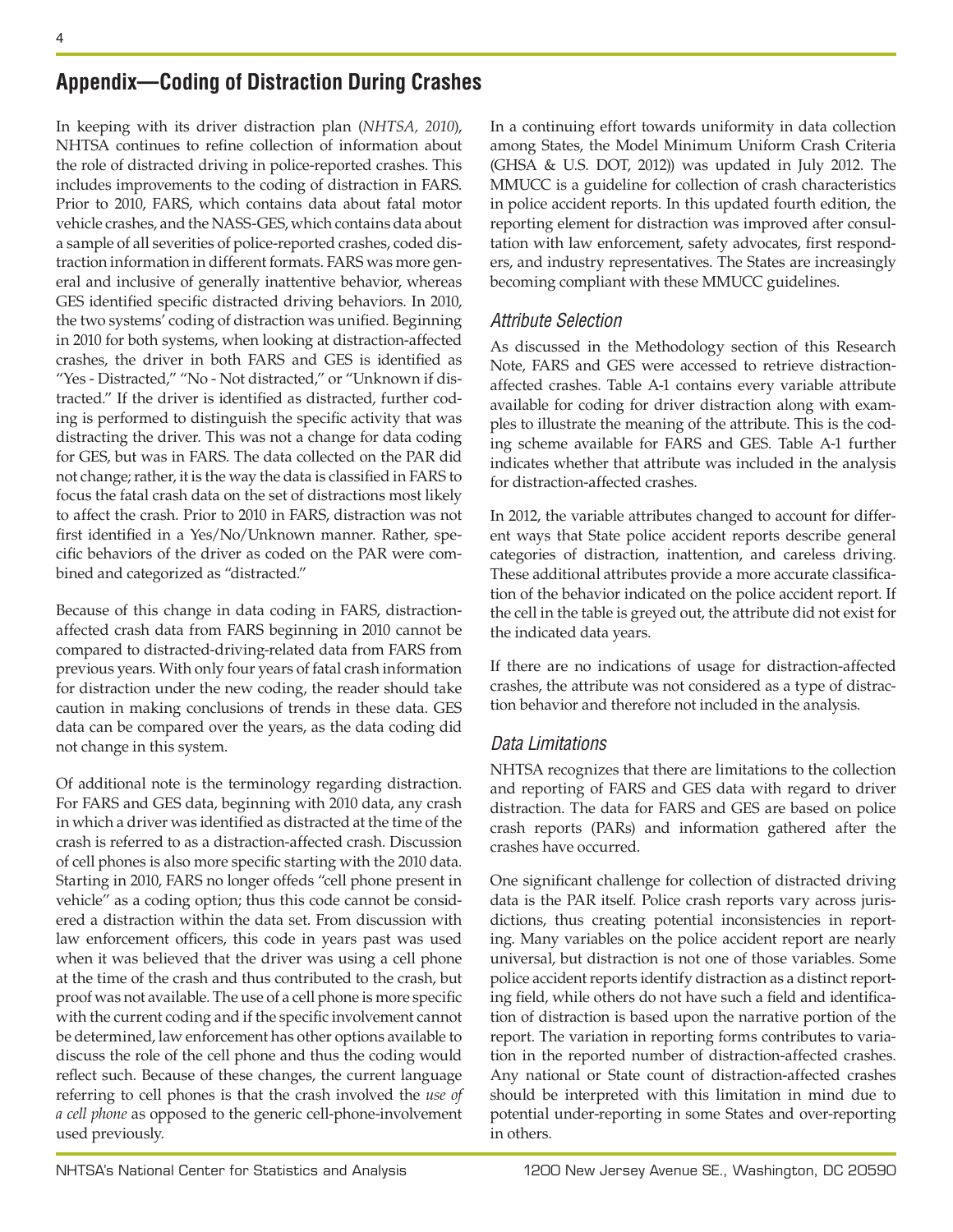#### Table A-1 **Attributes Included in "Driver Distracted by" Element and Indication of Inclusion in Distraction-Affected Definitions, GES and FARS**

|                                                                      |                                                                                                                                                                                                                                                                                                                                  | <b>Distraction-Affected Crashes</b> |              |
|----------------------------------------------------------------------|----------------------------------------------------------------------------------------------------------------------------------------------------------------------------------------------------------------------------------------------------------------------------------------------------------------------------------|-------------------------------------|--------------|
| <b>Attribute</b>                                                     | <b>Examples</b>                                                                                                                                                                                                                                                                                                                  | 2010-2011                           | 2012-2014    |
| Not distracted                                                       | Completely attentive to driving; no indication of distraction or noted as Not<br><b>Distracted</b>                                                                                                                                                                                                                               |                                     |              |
| Looked but did not see                                               | Driver paying attention to driving but does not see relevant vehicle, object, etc.                                                                                                                                                                                                                                               |                                     |              |
| By other occupant                                                    | Distracted by occupant in driver's vehicle; includes conversing with or looking at<br>other occupant                                                                                                                                                                                                                             | X                                   | X            |
| By a moving object in vehicle                                        | Distracted by moving object in driver's vehicle; includes dropped object, moving<br>pet, insect, cargo.                                                                                                                                                                                                                          | X                                   | $\sf X$      |
| While talking or listening to<br>cellular phone                      | Talking or listening on cellular phone; includes talking or listening on a "hands-<br>free" or Bluetooth-enabled phone                                                                                                                                                                                                           | X                                   | Χ            |
| While manipulating cellular<br>phone                                 | Dialing or text messaging on cell phone or any wireless email device; any manual<br>button/control actuation on phone qualifies                                                                                                                                                                                                  | $\mathsf X$                         | X            |
| Other cellular phone-related                                         | Used when the police report indicated the driver is distracted from the driving task<br>due to cellular phone involvement, but none of the specified codes are applicable<br>(reaching for cellular phone, etc.). This code is also applied when specific details<br>regarding cellular phone distraction/usage are not provided | X                                   | Χ            |
| While adjusting audio and/or<br>climate controls                     | While adjusting air conditioner, heater, radio, cassette, using the radio, using the<br>cassette or CD mounted into vehicle                                                                                                                                                                                                      | X                                   | $\sf X$      |
| While using other component/<br>controls integral to vehicle         | Manipulating a control in the vehicle including adjusting headlamps, interior<br>lights, controlling windows, door locks, mirrors, seats, steering wheels, on-board<br>navigational devices, etc.                                                                                                                                | X                                   | Χ            |
| While using or reaching for<br>device/object brought into<br>vehicle | Radar detector, CDs, razors, music portable CD player, headphones, a navigational<br>device, a laptop or tablet PC, etc.; if unknown if device is brought into vehicle or<br>integral, use Object Brought Into Vehicle                                                                                                           | X                                   | X            |
| Distracted by outside person,<br>object, or event                    | Animals on roadside or previous crash, non-traffic related signs. Do not use when<br>driver has recognized object/event and driver has taken evasive action                                                                                                                                                                      | X                                   | χ            |
| Eating or drinking                                                   | Eating or drinking or actively related to these actions                                                                                                                                                                                                                                                                          | X                                   | Χ            |
| Smoking related                                                      | Smoking or involved in activity related to smoking                                                                                                                                                                                                                                                                               | χ                                   | Χ            |
| No driver present/unknown if<br>driver present                       | When no driver is in this vehicle or when it is unknown if there is a driver present<br>in this vehicle at the time of the crash                                                                                                                                                                                                 |                                     |              |
| Distraction/Inattention                                              | Used exclusively when "distraction/inattention" or "inattention/distraction" are<br>noted in case materials as one combined attribute                                                                                                                                                                                            |                                     | χ            |
| <b>Distraction/Careless</b>                                          | Used exclusively when "distraction/careless" or "careless/distraction" are noted in<br>case materials as one combined attribute                                                                                                                                                                                                  |                                     | Χ            |
| Careless/Inattentive                                                 | Used exclusively when "careless/inattentive" or "inattentive/careless" are noted in<br>case materials as one combined attribute                                                                                                                                                                                                  |                                     | χ            |
| Distraction/inattention, details<br>unknown                          | Distraction and/or inattention are noted on the PAR but the specifics are unknown                                                                                                                                                                                                                                                | $\mathsf X$                         |              |
| Distraction (distracted), details<br>unknown                         | Used when "distraction" or "distracted" are noted in case materials but specific<br>distractions cannot be identified                                                                                                                                                                                                            |                                     | χ            |
| Inattention (inattentive), details<br>unknown                        | Used when "inattention" or "inattentive" are noted in the case materials but it<br>cannot be identified if this refers to a distraction                                                                                                                                                                                          |                                     | $\mathsf{X}$ |
| Not reported                                                         | No field available on PAR; field on PAR left blank; no other information available                                                                                                                                                                                                                                               |                                     |              |
| Inattentive or lost in thought                                       | Driver is thinking about items other than the driving task (e.g., daydreaming)                                                                                                                                                                                                                                                   | $\mathsf{X}$                        |              |
| Lost in thought/Daydreaming                                          | Used when the driver is not completely attentive to driving because he/she is<br>thinking about items other than the driving task                                                                                                                                                                                                |                                     | χ            |
| Other distraction                                                    | Details regarding the driver's distraction are known but none of the specified<br>codes are applicable                                                                                                                                                                                                                           | X                                   |              |
| Unknown if distracted                                                | PAR specifically<br>States unknown                                                                                                                                                                                                                                                                                               |                                     |              |